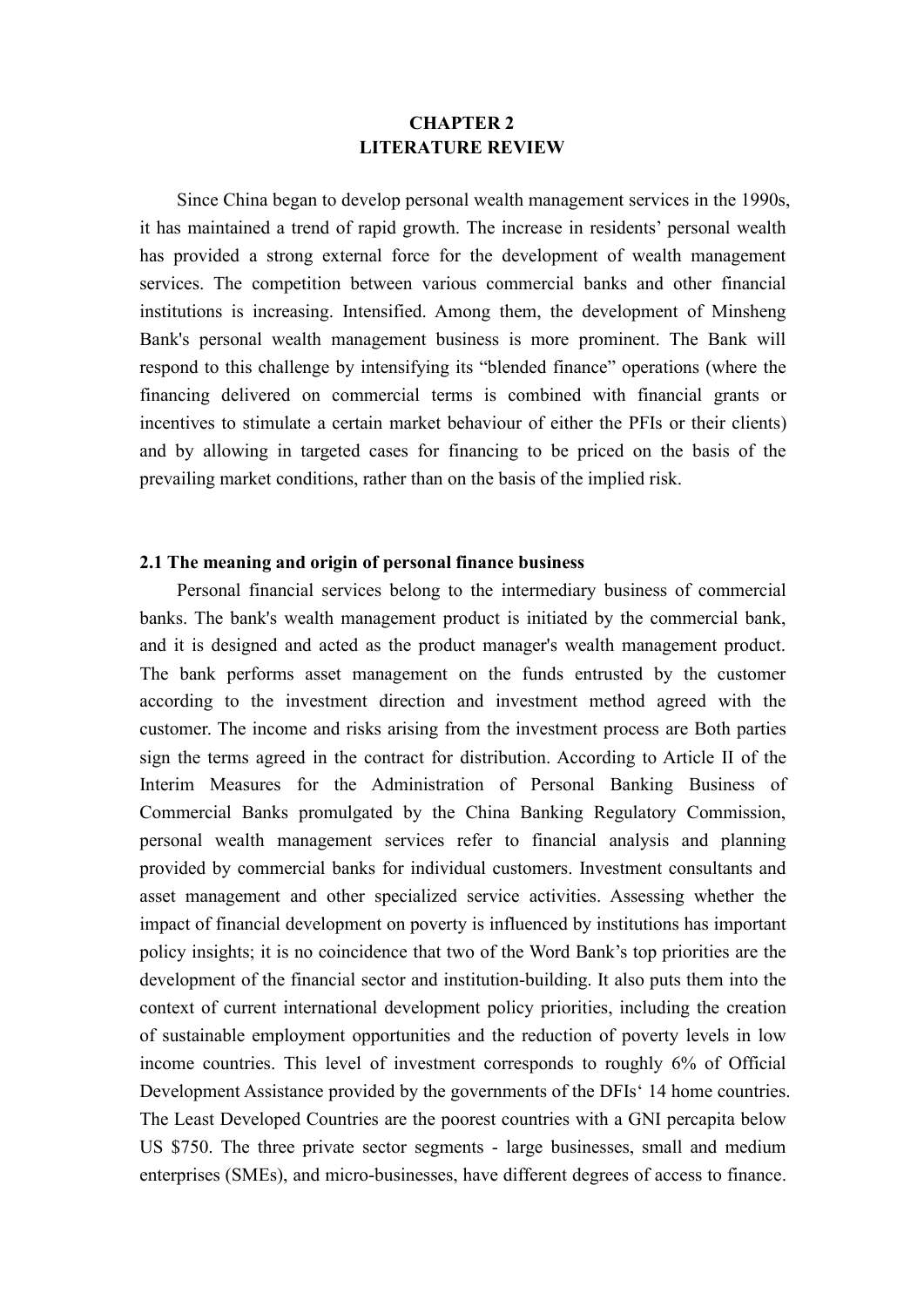Access to finance is particularly a challenge in countries that are either rated ―non-investment grade or not rated at all. Excluded countries are those that do not issue debt on global markets and where market information tends to be very limited (Compton & Giedeman, 2011).

#### **2.2 The importance of developing personal wealth management services**

The importance of developing personal wealth management services is self-evident. First of all, for the public, the development of the national economy and the reform of the income distribution system have allowed residents to accumulate more personal wealth. The balance of savings deposits between urban and rural residents has increased year by year, and disposable income has also increased Figure 1. As of the fourth quarter of 2016, the cumulative per capita disposable income of residents in our country reached RMB 23,821. With the increase of residents' income, individuals and families are no longer satisfied with basic savings, and have higher requirements for asset appreciation, and hope to achieve more rational and efficient use of assets. In 2013, China Merchants Bank and Prospect Magazine conducted surveys on financial management of 1010 respondents and published the 2013 State Survey of Urban Wealth Management and Asset Allocation in China. Through analysis and summary, it is found that 88% of them have already had financial awareness and are conducting or are about to start financial management business, but they lack knowledge of financial management. As per the Enhanced and Structured Approach to Policy Reform Dialogue at the EBRD paper, investment projects will continue to form an essential base for a more proactive EBRD policy reform engagement (Wang, 2016). However, risks and benefits in the financial market Coexistence, there is an urgent need for banks to provide specialized personal financial consulting and consulting services. Provide a thorough analysis of the existence of thresholds in the relationship between financial development and poverty.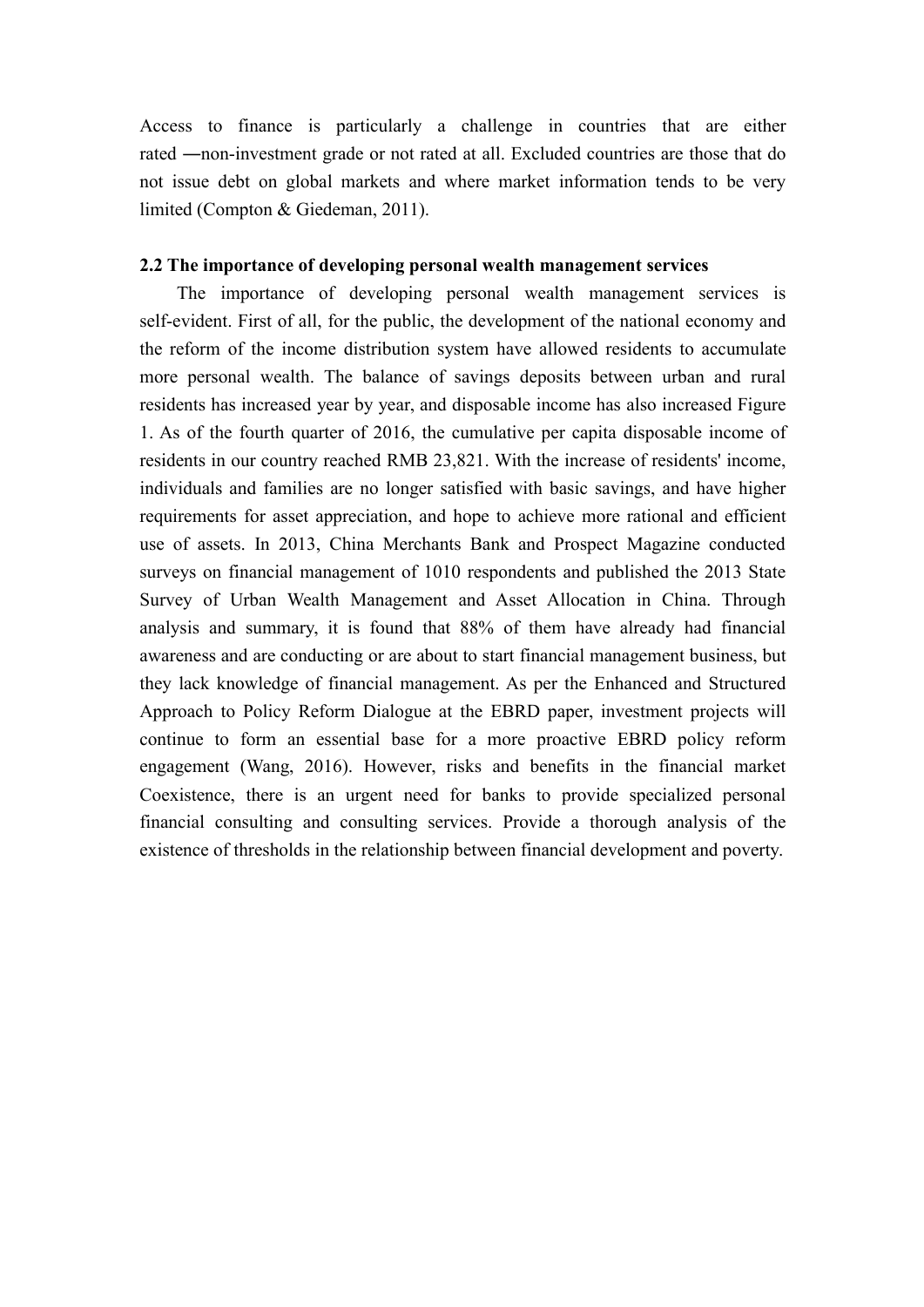

**Figure 1: Annual balance of renminbi deposits between urban and rural residents from 2005 to 2014**

Another concern with the estimations is the potential influence of outliers. We have used the Hadimvo procedure for outlier detection available in Stata for multivariate data. This result provides evidence in favour of a pro-poor impact from financial development, which is the expectation and is in line with the findings of previous studies on the financial development-poverty nexus. Similarly, the coefficient of the institutional variable is negative and statistically significant, meaning that the impact of institutional development is also pro-poor. Based on the above analysis, we can see the importance and urgency of developing personal wealth management services in China's social economy.

#### **2.3 Development of personal finance services in China**

Regarding development banking, four new non-deposit-collecting banks have been established in accordance with the development plans (Guo, 2015). As shown in Table 1 below, the changes in the fee and commission income structure of various listed banks from 2014 to 2015 show that the common trends in the development of all types of banks are the positive development of wealth management, private banking and asset custody services. The proportion has increased. Change, this also shows that all commercial banks are shifting their business focus to financial management.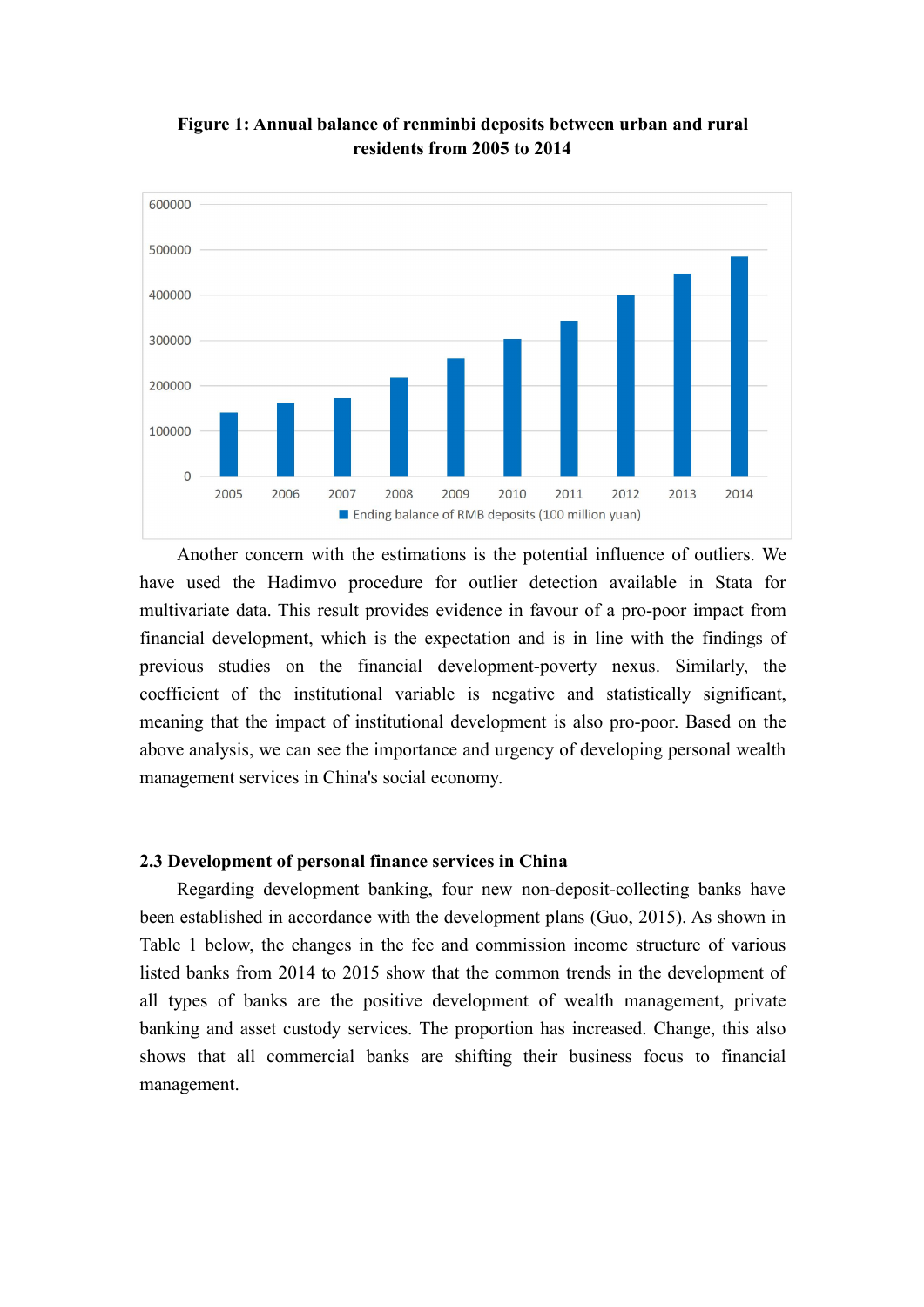|                           |        | Large commercial | Joint-stock     |          | city     | Commercial |
|---------------------------|--------|------------------|-----------------|----------|----------|------------|
|                           | bank   |                  | commercial bank |          | Bank     |            |
|                           | 2015   | 2014             | 2015            | 2014     | 2015     | 2014       |
|                           | year   | year             | year            | year     | year     | year       |
| Money management,         | 19.58% | 15.51%           | 27.71%          | 24.21%   | 50.24%   | 45.74%     |
| private banking<br>and    |        |                  |                 |          |          |            |
| asset custody             |        |                  |                 |          |          |            |
| E-banking and other       | 7.14%  | 7.48%            | 6.28%           | $7.55\%$ | $3.59\%$ | 3.01%      |
| Bank card                 | 25.11% | 24.46%           | 28.14%          | 27.39%   | 8.09%    | 8.94%      |
| Settlement, liquidation   | 14.33% | 17.24%           | 5.20%           | 7.38%    | 9.27%    | 11.54%     |
| and foreign exchange      |        |                  |                 |          |          |            |
| proxy                     | 15.31% | 12.62%           | 17.21%          | 13.93    | 8.04%    | 6.87%      |
| Consultancy<br>and        | 12.20% | 16.02%           | 8.36%           | 10.22%   | 18.11%   | 20.45%     |
| <b>Investment Banking</b> |        |                  |                 |          |          |            |
| Guarantees<br>and         | 6.32%  | 6.76%            | $7.11\%$        | 9.32%    | 2.65%    | 3.36%      |
| promises                  |        |                  |                 |          |          |            |

**Table 1: Changes in the fee and commission income structure of various listed banks**

#### **2.3.1 Quantity and continuity of wealth management products**

Since the development of wealth management services in China, the number and scale of products in China's personal wealth management market are shown in Table 2. It can be seen that the total scale has been increasing (Table 3). Despite the still relatively small, albeit growing, number of this type of randomized evaluation, the general thrust of this new body of evidence suggests that financial services do have a positive impact on a variety of micro-economic indicators, including self-employment business activities, household consumption, and well-being (Abdul & Maurizio, 2017). According to Wind data, the number of wealth management products issued in 2015 was 77,860, but the year-on-year increase was only 17.06%, far lower than the increase in previous years. As of the end of June 2016, the number of products remaining in the domestic banking wealth management market was 68,961, and the balance of funds was 26.28 billion yuan.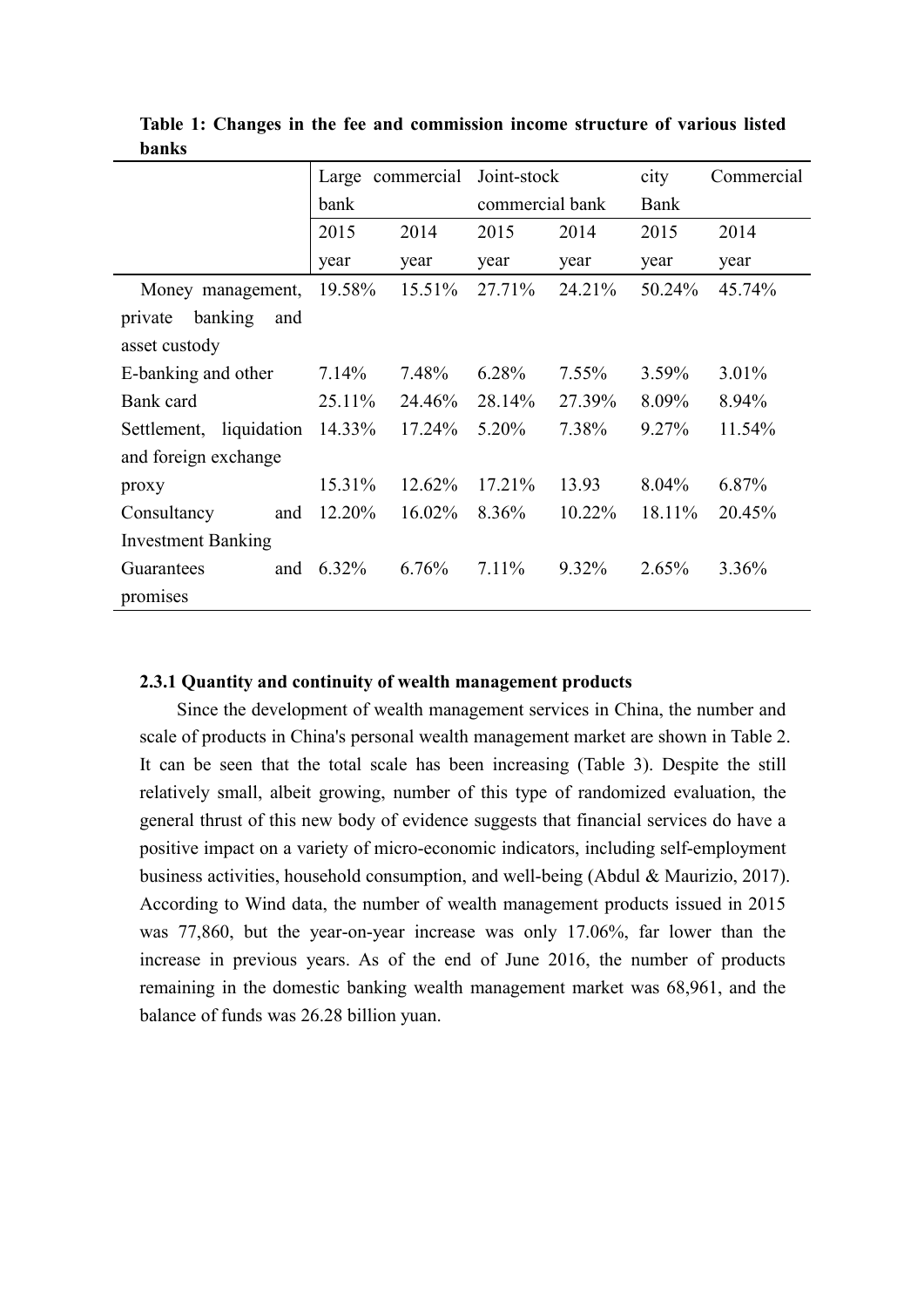| тошь ошу, а шюп) |          |            |                          |             |
|------------------|----------|------------|--------------------------|-------------|
| Year             | Product  | Product    | Scale                    | Growth rate |
|                  | quantity | Continuity | <i>ncrease</i>           |             |
| 2014             | 55012    | 15.02      | $\overline{\phantom{0}}$ | -           |
| 2015             | 60879    | 23.50      | 8.48                     | 56.46%      |
| 2016 First half  | 68962    | 26.28      | 2.78                     | 11.83%      |
|                  |          |            |                          |             |

**Table 2: Number and Scale of Banking Wealth Products in China in 2014-2016 (Unit: only, trillion)**

**Table 3: Number of Banking Wealth Management Products Issued in China in 2012-2015 (Unit: Only)**

| $\sim$ |              |                          |
|--------|--------------|--------------------------|
| Year   | Issue number | Growth rate              |
| 2012   | 31673        | $\overline{\phantom{0}}$ |
| 2013   | 44983        | 33.81%                   |
| 2014   | 66512        | 47.86%                   |
| 2015   | 77860        | 17.06%                   |

## **2.3.2 Types offinancial products revenue**

Financial products can be divided into non-guaranteed floating income products, guaranteed capital floating income products and guaranteed income products according to different types of income. In the first half of 2016, the proportion of non-guaranteed products in China's banking wealth management products increased, and the proportion of guaranteed products declined. The remaining balance of non-guaranteed floating-income wealth management products was approximately RMB20.18 trillion, the balance of capital-guaranteed floating-income products was approximately RMB3.86 trillion, and the balance of guaranteed income products was approximately RMB2.24 trillion. The trend of changes is shown in Table 4 and Figure 1. According to the chart, we can see that although the balance of wealth management products of various income types has shown a growing trend. For example, the Bank will continue to advocate in Moldova the establishment of a single, unified, universal and transparent registry of shares of banks (Xu, 2014).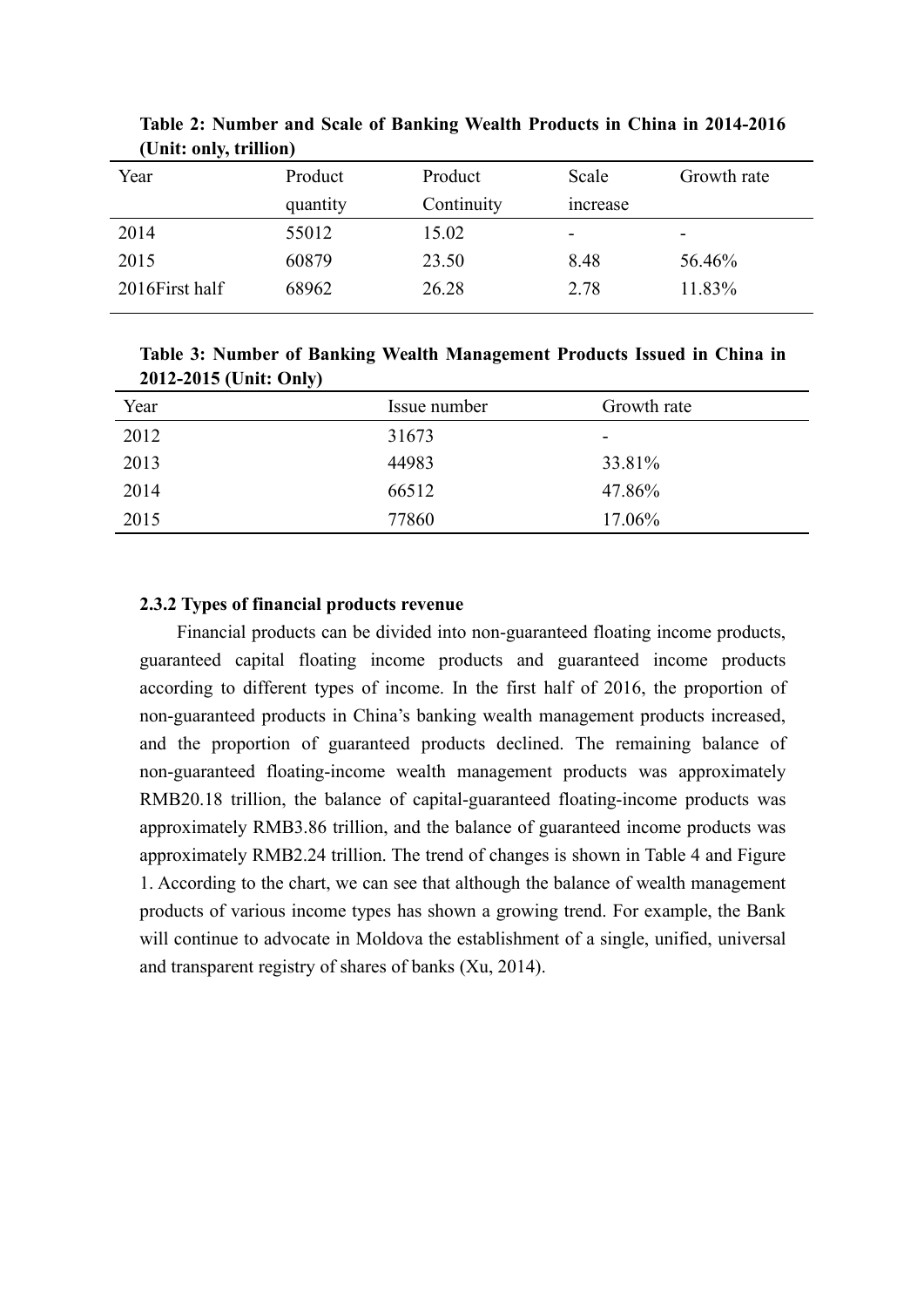|                     |              | $2014$ year |           | $2015$ year |           | 2016First half |           |
|---------------------|--------------|-------------|-----------|-------------|-----------|----------------|-----------|
| Revenue type        |              | Balance     | proportio | Balance     | proportio | Balance        | proportio |
|                     |              |             | n         |             | n         |                | n         |
| Guaranteed          | fixed $1.67$ |             | 11.4%     | 2.43        | 9.68%     | 2.24           | 8.52%     |
| type                |              |             |           |             |           |                |           |
| Guaranteed floating |              | 3.26        | 21.69%    | 3.64        | 20.88%    | 3.86           | 14.69%    |
| Non-guaranteed      |              | 10.09       | 67.17%    | 17.43       | 69.44%    | 20.18          | 76.19%    |
| floating            |              |             |           |             |           |                |           |

**Table 4: Balances and Proportions of Various Types of Wealth Management Products in 2014-2016 (Unit: trillion)**

## **2.3.3 The maturity of financial products**

Financial products can generally be divided into four types within 3 months, 3-6 months, 6-12 months and 1 year or more depending on the time limit. In the first half of 2016, China's banking wealth management market cumulatively raised closed-ended wealth management products by 24.13 trillion yuan. The average duration of wealth management products that are weighted by the amount of funds is 127 days. The changes in the amount and proportion of capital raised from various periods since 2013 are shown in Table 5. Financial products within 3 months are the product types most favored by investors, and products with absolute advantages far exceed those of other deadlines, but their proportion is declining year by year, and they are tilted toward long-term products. Taking stock of the lessons learned from policy dialogue undertaken by the Bank so far, the activities will include support for policy implementation in addition to the definition or redefinition of policy (EBRD, 2014). The weighted period of closed wealth management products has gradually increased from 91 days in 2013 to 127 days in the first half of 2016, which also explains this issue.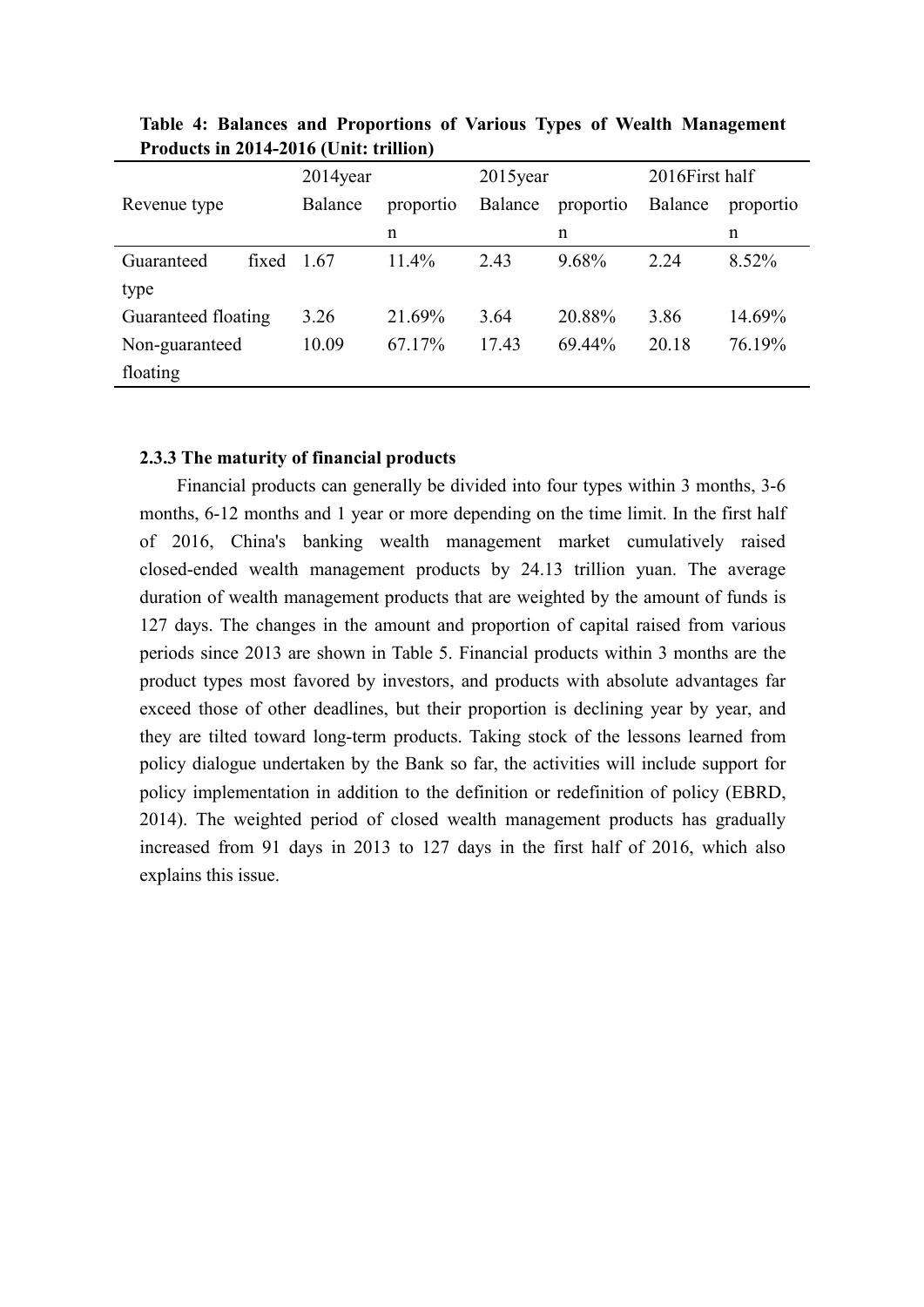|                           | гланасынын ттопись от внимене тегип сение и ппоня от упант |        |        |              |        |       |          |  |
|---------------------------|------------------------------------------------------------|--------|--------|--------------|--------|-------|----------|--|
|                           |                                                            | Within | $3-6$  | $6-12$ month | More   | total | Weighte  |  |
|                           |                                                            | 3      | months | S            | than 1 |       | d period |  |
|                           |                                                            | months |        |              | year   |       |          |  |
|                           | Amount                                                     | 24.74  | 5.04   | 3.14         | 0.66   | 33.58 |          |  |
| $2013$ year<br>Accounting | 73.67%                                                     | 18.68% | 9.34%  | 1.97%        | 100%   | 91day |          |  |
|                           | Amount                                                     | 28.78  | 7.72   | 4.3          | 0.51   | 41.31 |          |  |
| $2014$ year               | Accounting                                                 | 69.67% | 15.02% | 10.42%       | 1.23%  | 100%  | 96day    |  |
|                           | Amount                                                     | 25.99  | 10.07  | 5.80         | 1.00   | 42.86 |          |  |
| 2015year                  | Accounting                                                 | 60.64% | 23.50% | 13.53%       | 2.33%  | 100%  | 113day   |  |
|                           |                                                            |        |        |              |        |       |          |  |
| 2016First                 | Amount                                                     | 13.51  | 5.91   | 4.20         | 0.51   | 24.13 |          |  |
| half                      | Accounting                                                 | 56.00% | 24.48% | 17.40%       | 2.12%  | 100%  | 127day   |  |

**Table 5: Proposals and Proportions of Offering of Closed-end Wealth Management Products ofDifferent Term (Unit: trillions ofyuan)**

Source of data: Annual income of China Banking Financial Market Annual Report

#### **2.3.4 Risk level of financial products**

The strategic objective will be achieved via the different strategic initiatives on-going within the Bank, especially the Small Business Initiative (targeting MSMEs), the Strategic Gender Initiative (targeting Women) and the Strategy for the Promotion of Gender Equality, the Green Economy Transition (promoting energy and resource efficient financial products), but also the Private Sector Food Security Initiative (which targets agriculture finance) and the Knowledge Economy where innovation and technological advancement are promoted (Wang, 2016). Financial products are generally classified into five levels of risk: low, medium, low, medium, high, and high. Table 6 show the amounts and proportions of wealth management products raised at various risk levels over the years. As can be seen from the chart, financial products below level 2 are more popular with investors and can account for about 80% of the entire wealth management market. With the overall proportion of the two occupying a high level, the proportion of wealth management products with a risk level of two is increasing, indicating that investors expect to obtain higher returns if the overall level of risk is low, so our country's commercial banks can target This development trend has issued more middle and low-level financial products.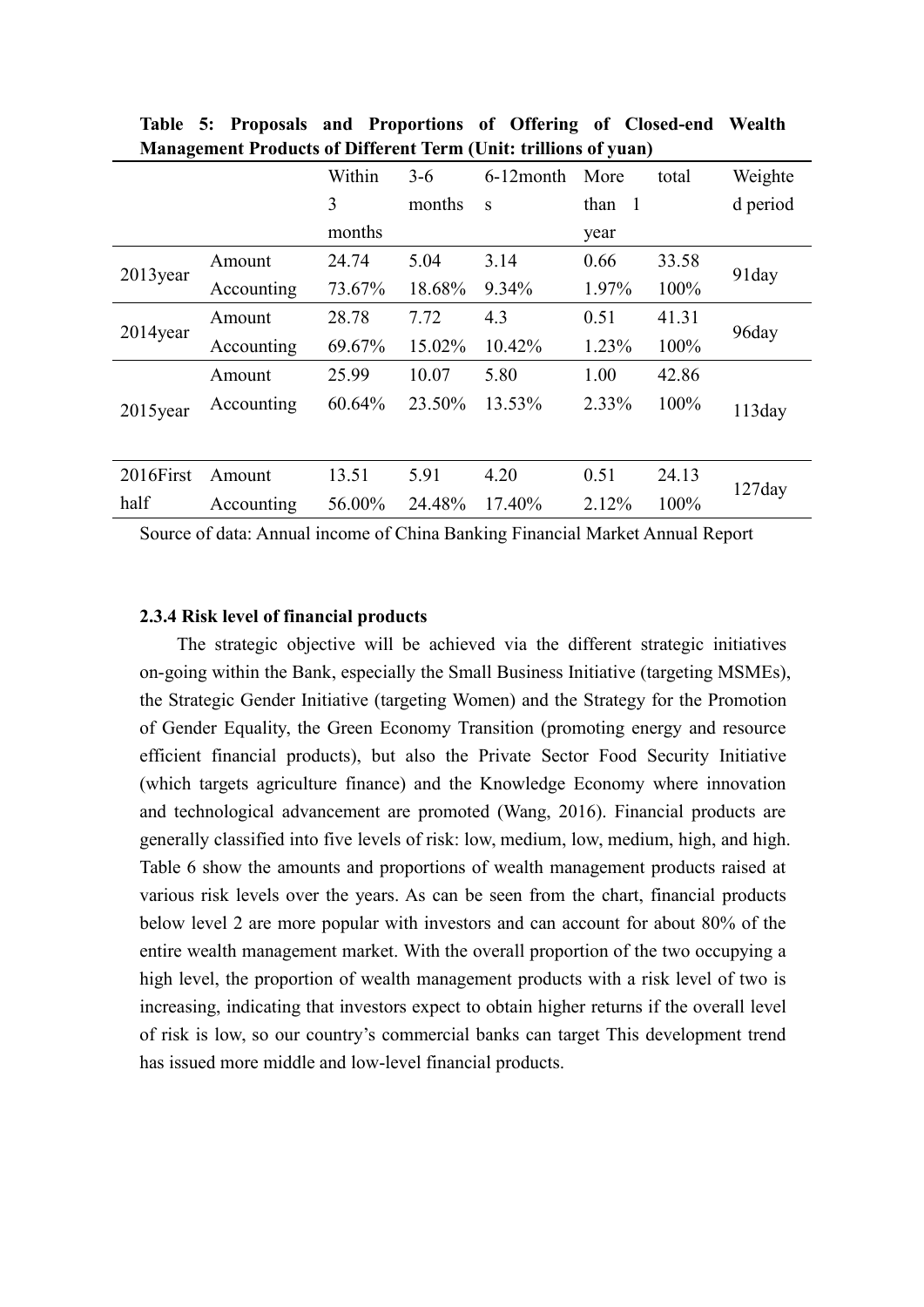|               |          | One level      | Secondar           | Level 3 | Level 4         | Level  | 5              |       |
|---------------|----------|----------------|--------------------|---------|-----------------|--------|----------------|-------|
|               |          | $\text{low}$ ) | $y \in \text{mid}$ | (mid)   | mid<br>$\left($ | (High) |                | Total |
|               |          |                | $\rm Lo$ )         |         | high)           |        |                |       |
|               | Raised   | 24.33          | 29.15              | 16.60   | 0.33            | 0.08   |                | 70.49 |
|               | amount   |                |                    |         |                 |        |                |       |
| $2013$ year   | proporti | 34.52%         | 41.36%             | 23.55%  | 0.46%           | 0.11%  |                | 100   |
|               | on       |                |                    |         |                 |        | $\frac{0}{0}$  |       |
|               | Raised   | 31.49          | 64.23              | 17.59   | 0.48            | 0.18   |                | 113.9 |
|               | amount   |                |                    |         |                 |        | $\overline{7}$ |       |
| 2014 year     | proporti | 27.63%         | 56.36%             | 15.43%  | 0.42%           | 0.18%  |                | 100   |
|               | on       |                |                    |         |                 |        | $\frac{0}{0}$  |       |
|               | Raised   | 42.37          | 94.42              | 20.75   | 0.75            | 0.12   |                | 158.4 |
|               | amount   |                |                    |         |                 |        | $\mathbf{1}$   |       |
| $2015$ year   | proporti | 26.75%         | 59.60%             | 13.10%  | 0.47%           | 0.08%  |                | 100   |
|               | on       |                |                    |         |                 |        | $\frac{0}{0}$  |       |
| First<br>2016 | Raised   | 21.71          | 47.72              | 14.30   | 0.16            | 0.10   |                | 83.98 |
| half          | amount   |                |                    |         |                 |        |                |       |
|               | proporti | 25.85%         | 56.82%             | 17.02%  | 0.20%           | 0.12%  |                | 100   |
|               | on       |                |                    |         |                 |        | $\frac{0}{0}$  |       |

**Table 6: Amount and proportion of financial products raised by each risk level (unit: trillions of yuan)**

#### **2.4 Development status ofMinsheng Banking personal financial services**

It can be argued that in the process of industrialization, regional imbalances and poverty can be reduced if the credits are allocated in a way that is effective to this end. The criteria for the distribution of these credits among geographical regions, however, were ambiguous (Abdul & Maurizio, 2017). Minsheng Bank strictly complies with regulatory requirements, adheres to the principle of a financial service entity economy, actively expands the development path for business innovation, and strives to build an "extraordinary asset management" brand. It has won the "China Asset Management Gold Bay Award 2015" at the China Asset Management Annual Meeting. And won the "Golden Medal Innovation Custody Bank Award" at the 2015 Financial Wealth Management Awards.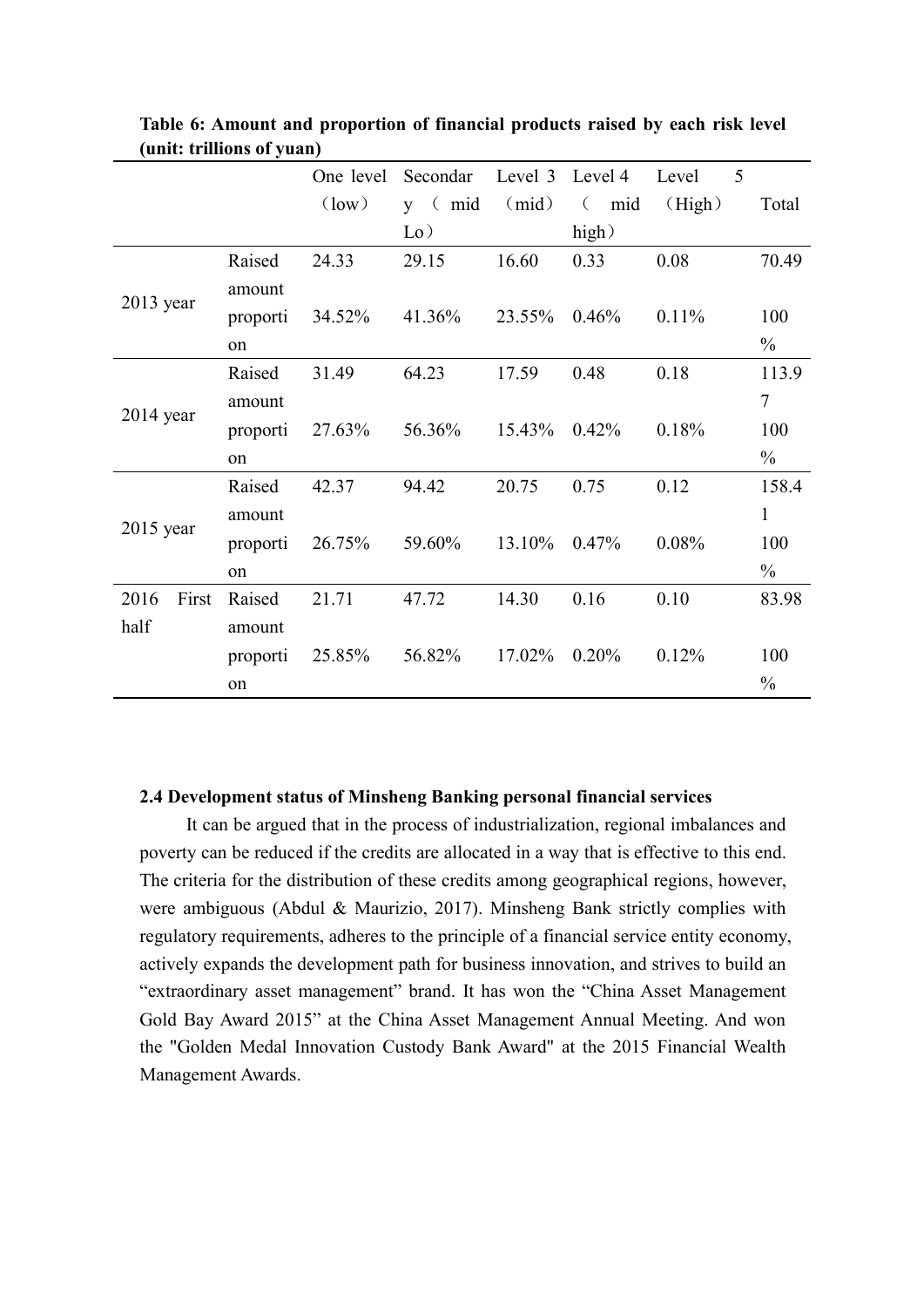#### **2.4.1 Continuation scale of wealth management products of Minsheng Bank**

Since the bulk of financial services in developing countries are provided by banks, we assess financial development from the most-commonly used bank-based measures of financial development, which are private credit, liquid liabilities and deposit money bank assets, all expressed as a share of GDP. Private credit gauges the amount of credit that banks other than monetary authorities allocate to the private sector. This is a standard variable in the finance literature (Bauchet & Cristobal, 2011). In 2012, the scale of the issuance of Minsheng Bank's wealth management products exceeded 100 billion yuan. The historical scale of wealth management products over the years is shown in Table 7. It can be seen that the business volume of Minsheng Bank has maintained a rapid growth trend. After the financial management scale rose in 2015, it has declined in 2016.

| <b>THOMACLS</b> OF IMMISSIONS DAMN |                                              |                          |
|------------------------------------|----------------------------------------------|--------------------------|
| Year                               | The continued scale of financial growth rate |                          |
|                                    | products (100 million yuan)                  |                          |
| 2013                               | 3315.96                                      | $\overline{\phantom{0}}$ |
| 2014                               | 4771.81                                      | 43.90%                   |
| 2015                               | 10585.40                                     | 121.83%                  |
| 2016 First half                    | 13345.90                                     | 26.08%                   |

**Table 7: Changes in the Scale and Growth Rate of Personal Wealth Management Products of Minsheng Bank**

Source: China Minsheng Bank's Annual Report

## **2.4.2 Minsheng Bank financial product revenue type**

Similar to the percentage of product revenue types in the nation's personal wealth management market, non-guaranteed floating-type products are also the majority of personal wealth management products issued by China Minsheng Bank. In 2016, various types accounted for in Table 8. In other words, the mode of development shifted from an inward-oriented accumulation regime with extensive state regulation and intervention to a stance that was export-oriented.

# **Table 8: Share of Different Types of Income of Personal Banking Products of Minsheng Bank**

| Revenue type | Guaranteed fixed | Capital      | Non-guaranteed |
|--------------|------------------|--------------|----------------|
|              |                  | preservation | floating       |
| Accounting   | $15.43\%$        | 6.38%        | 78.19%         |

Source: China Finance Network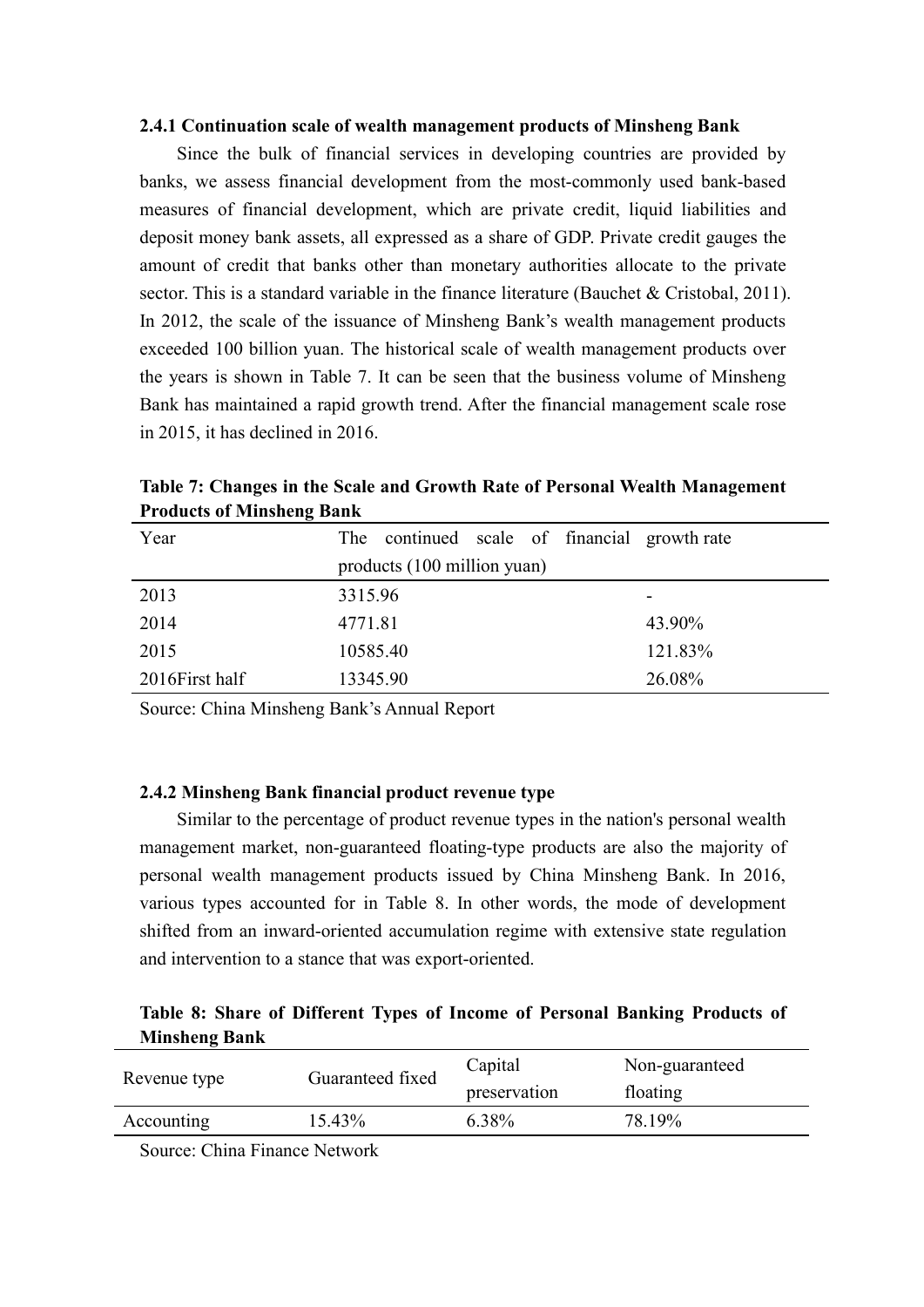## **2.4.3 Minsheng Bank's financial product maturity**

The maturity of the wealth management products issued by Minsheng Bank in 2016 is mainly within 3 months, 3-6 months and 6-12 months. The maturity of its wealth management products is shown in Table 9. It can be seen that Minsheng Bank's personal wealth management products are mostly concentrated within 3 months, accounting for 83.48%, which is far more than 56% of the Chinese banking industry's wealth management market. This may lead to the lack of supply of Minsheng Bank in responding to the long-term investment demand of its customers. At the same time, the short-term product yield will be significantly lower than the medium and long-term products, which will make Minsheng Bank unreliable in terms of profitability.(Chen, 2016).

|                        | Table 7: Distribution of Minisheng Dank's imanefal products |                       |
|------------------------|-------------------------------------------------------------|-----------------------|
| Financial product term | Product Type (only)                                         | The proportion of the |
|                        |                                                             | number                |
| Within 3 months        | 1713                                                        | 83.48%                |
| 3-6 months             | 305                                                         | 14.86%                |
| 6-12 months            | 34                                                          | 1.66%                 |

**Table 9: Distribution of Minsheng Bank's financial products**

Data Source: Wind Finished

#### **2.4.4 Minsheng Bank's sales channels for financial products**

In recent years, Minsheng Bank has actively developed the financial market sector in order to adapt to the tremendous changes in the market and achieved strong growth and progress. Minsheng Bank strictly complied with regulatory requirements and established a franchised organization to conduct unified management of its customers in the same industry. It also established a three-tiered hierarchical management system for customers and promoted the healthy development of its interbank business. Relying on the "custody +" service platform, it has gained advantages in the field of asset securitization and realized the steady development of the custody business. At the same time. It has made every effort to create an "extraordinary wealth management" brand, actively expanding its sales channels under the rapid development of the Internet, and achieved remarkable results in personal finance business. Table 10 shows the amount of personal wealth management products that Minsheng Bank has sold through electronic channels over the years and the percentage of all personal wealth management products. Given the large heterogeneity of countries covered by multilateral DFIs, and in order to gain a